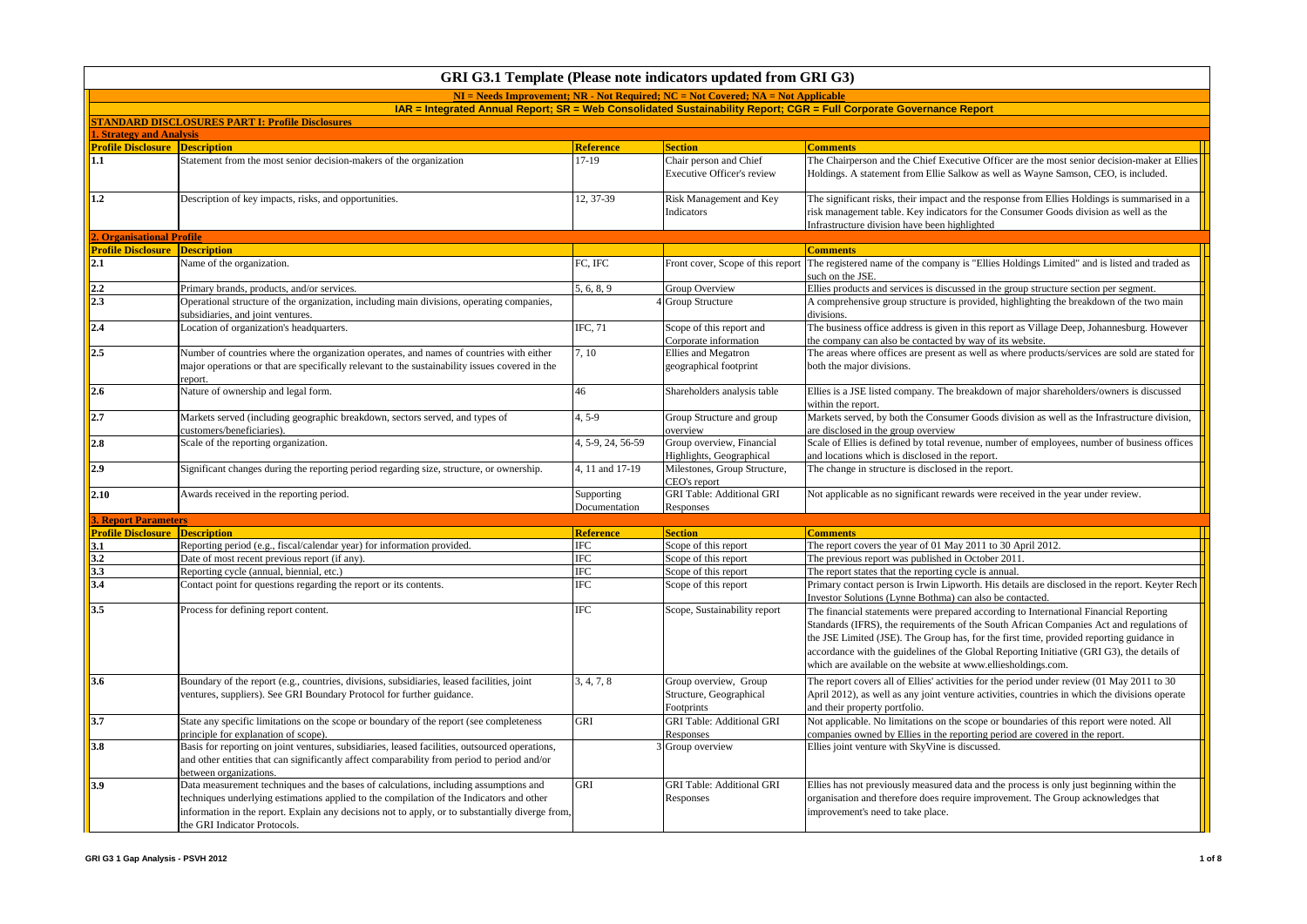| 3.10                                  | Explanation of the effect of any re-statements of information provided in earlier reports, and<br>the reasons for such re-statement (e.g., mergers/acquisitions, change of base years/periods,<br>nature of business, measurement methods).                                                                           | GRI                         | <b>GRI Table: Additional GRI</b><br>Responses                                                                   | No restatements were made in this report.                                                                                                                                                                                                                                                            |
|---------------------------------------|-----------------------------------------------------------------------------------------------------------------------------------------------------------------------------------------------------------------------------------------------------------------------------------------------------------------------|-----------------------------|-----------------------------------------------------------------------------------------------------------------|------------------------------------------------------------------------------------------------------------------------------------------------------------------------------------------------------------------------------------------------------------------------------------------------------|
| 3.11                                  | Significant changes from previous reporting periods in the scope, boundary, or measurement<br>nethods applied in the report.                                                                                                                                                                                          | GRI                         | <b>GRI Table: Additional GRI</b><br>Responses                                                                   | No significant changes were noted in the scope, boundary or measurement methods applied<br>in the report.                                                                                                                                                                                            |
| 3.12                                  | Table identifying the location of the Standard Disclosures in the report.                                                                                                                                                                                                                                             | Supporting<br>Documentation | <b>GRI Table: Additional GRI</b><br>Responses                                                                   | The GRI Indicator table serves to provide interested stakeholders with the information<br>required to determine where indicator-specific information can be found.                                                                                                                                   |
| 3.13                                  | Policy and current practice with regard to seeking external assurance for the report.                                                                                                                                                                                                                                 | IFC, 40-41                  | Scope, Sustainability report                                                                                    | Ellies did not source external assurance on the integrated annual report aside from financial<br>assurance from PFK (Jhb) Inc. This 2012 Integrated Annual Report is the first to include a<br>comprehensive Sustainability Report.                                                                  |
|                                       | 4. Governance, Commitments, and Engagement                                                                                                                                                                                                                                                                            |                             |                                                                                                                 |                                                                                                                                                                                                                                                                                                      |
| <b>Profile Disclosure Description</b> |                                                                                                                                                                                                                                                                                                                       | <b>Reference</b>            | <b>Section</b>                                                                                                  | <b>Comments</b>                                                                                                                                                                                                                                                                                      |
| 4.1                                   | Governance structure of the organization, including committees under the highest<br>governance body responsible for specific tasks, such as setting strategy or organizational<br>oversight.                                                                                                                          | $31 - 40$                   | Corporate Governance - Risk<br>and attendance; Corporate<br>governance statement; King III<br>compliance Matrix | The mandates and committee composition for the various Ellies committees are highlighted<br>Management, Board committees in the Corporate Governance a report. The age and gender of each member is disclosed in the<br>Directorate section of the report.                                           |
| 4.2                                   | Indicate whether the Chair of the highest governance body is also an executive officer.                                                                                                                                                                                                                               | 32                          | Corporate Governance report,<br><b>Board of Directors</b>                                                       | The report discloses that the Chair Ellie Salkow is an executive director.                                                                                                                                                                                                                           |
| 4.3                                   | For organizations that have a unitary board structure, state the number and gender of<br>members of the highest governance body that are independent and/or non-executive<br>members.                                                                                                                                 | 32                          | Corporate Governance                                                                                            | The report states that the board comprises of one non-executive director, 3 independent non-<br>executive directors and one lead independent non-executive director.                                                                                                                                 |
| 4.4                                   | Mechanisms for shareholders and employees to provide recommendations or direction to the 29 - 30<br>highest governance body.                                                                                                                                                                                          |                             | Stakeholder engagement,<br>interaction with shareholders                                                        | All stakeholders are afforded necessary means to communicate with Ellies either through the<br>website, 1:1 meetings or through the Investor Solutions team (Keyter Rech), as per the<br>Administration section of the report. Various means of stakeholder engagement is disclosed<br>n the report. |
| 4.5                                   | Linkage between compensation for members of the highest governance body, senior<br>managers, and executives (including departure arrangements), and the organization's<br>performance (including social and environmental performance).                                                                               | 34                          | Corporate Governance -<br><b>Remuneration Committee</b>                                                         | The remuneration policy and philosophy is are determined according to best practices in the<br>market place                                                                                                                                                                                          |
| 4.6                                   | Processes in place for the highest governance body to ensure conflicts of interest are avoided. 52                                                                                                                                                                                                                    |                             | Director's report                                                                                               | During the period under review none of the Directors had any interest in any contract or<br>arrangement entered into by the Company or its subsidiaries.                                                                                                                                             |
| 4.7                                   | Process for determining the composition, qualifications and expertise of the members of the<br>highest governance body and its committees, including any consideration of <b>gender</b> and<br>other indicators of diversity.                                                                                         | 14, 15, 32, 33              | Board of Directors and<br>Corporate Governance                                                                  | This is reported through the descriptions of the directors and in the Corporate Governance<br>review.                                                                                                                                                                                                |
| 4.8                                   | Internally developed statements of mission or values, codes of conduct, and principles<br>relevant to economic, environmental, and social performance and the status of their<br>implementation.                                                                                                                      | 7, 40, 41                   | Vision and mission,<br>sustainability                                                                           | The vision and mission are disclosed in the report. The sustainability section of the report<br>states the need to implement procedures and principles relevant to economic, environmental<br>and social performance in the future.                                                                  |
| 4.9                                   | Procedures of the highest governance body for overseeing the organization's identification<br>and management of economic, environmental, and social performance, including relevant<br>risks and opportunities, and adherence or compliance with internationally agreed standards,<br>odes of conduct, and principles | 40, 41                      | Sustainability report                                                                                           | As no procedures have been implemented in the Group, this is not applicable.                                                                                                                                                                                                                         |
| 4.10                                  | Processes for evaluating the highest governance body's own performance, particularly with<br>respect to economic, environmental, and social performance.                                                                                                                                                              | $31 - 36$                   | Corporate Governance Report                                                                                     | The Board reviews process and procedures on a regular basis.                                                                                                                                                                                                                                         |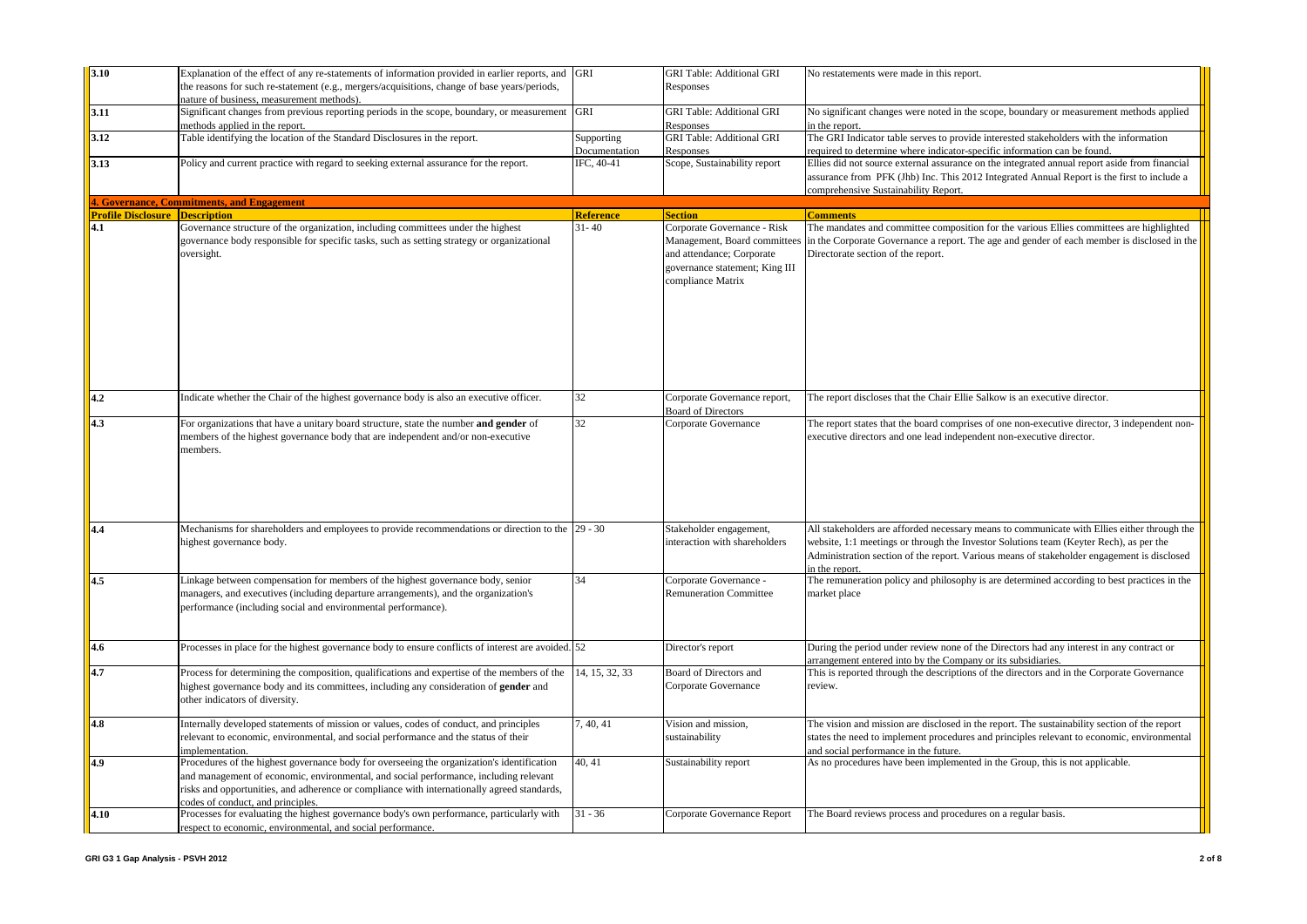| 4.11                 | Explanation of whether and how the precautionary approach or principle is addressed by the     |                  |                              | As no principles are currently in place, this is not applicable.                                               |
|----------------------|------------------------------------------------------------------------------------------------|------------------|------------------------------|----------------------------------------------------------------------------------------------------------------|
|                      |                                                                                                |                  |                              |                                                                                                                |
|                      | organisation.                                                                                  |                  |                              |                                                                                                                |
| 4.12                 | Externally developed economic, environmental, and social charters, principles, or other        |                  |                              | The report has been in line with the GRI Guidelines. The Group will formally subscribe to                      |
|                      | initiatives to which the organization subscribes or endorses.                                  |                  |                              | the GRI Guidelines in the future periods.                                                                      |
| 4.13                 | Memberships in associations (such as industry associations) and/or national/international      | 27, 42           | Stakeholder engagement and   | The Group has disclosed stakeholders, corporate social investment projects.                                    |
|                      | advocacy organizations in which the organization: * Has positions in governance bodies; *      |                  | Corporate Social Investment  |                                                                                                                |
|                      | Participates in projects or committees; * Provides substantive funding beyond routine          |                  |                              |                                                                                                                |
|                      | membership dues; or * Views membership as strategic.                                           |                  |                              |                                                                                                                |
| 4.14                 | List of stakeholder groups engaged by the organization.                                        | 27               | Stakeholder engagement       | The relevant stakeholders are disclosed in in the stakeholder engagement section of the                        |
|                      |                                                                                                |                  |                              | report.                                                                                                        |
| 4.15                 | Basis for identification and selection of stakeholders with whom to engage.                    | 27               | Stakeholder engagement       | Disclosed in the stakeholder engagement section of the report.                                                 |
| 4.16                 |                                                                                                |                  |                              |                                                                                                                |
|                      | Approaches to stakeholder engagement, including frequency of engagement by type and by         | 27               | Stakeholder engagement       | Disclosed in the stakeholder engagement section of the report.                                                 |
|                      | takeholder group.                                                                              |                  |                              |                                                                                                                |
| 4.17                 | Key topics and concerns that have been raised through stakeholder engagement, and how the 27   |                  | Stakeholder engagement       | Disclosed in the stakeholder engagement section of the report.                                                 |
|                      | organization has responded to those key topics and concerns, including through its reporting.  |                  |                              |                                                                                                                |
|                      |                                                                                                |                  |                              |                                                                                                                |
|                      | <b>STANDARD DISCLOSURES PART II: Disclosures on Management Approach (DMAs)</b>                 |                  |                              |                                                                                                                |
| <b>G3 DMA</b>        | <b>Description</b>                                                                             | <b>Reference</b> | <b>Section</b>               | Comments                                                                                                       |
| <b>DMA EC</b>        | Disclosure on Management Approach EC                                                           | 40               | Sustainability report        | The management approach to EC is disclosed in the sustainability section of the report.                        |
|                      |                                                                                                |                  |                              |                                                                                                                |
| <b>DMA EN</b>        | Disclosure on Management Approach EN                                                           | 40               | Sustainability report        | The management approach to EN is disclosed in the sustainability section of the report.                        |
|                      |                                                                                                |                  |                              |                                                                                                                |
| <b>DMALA</b>         | Disclosure on Management Approach LA                                                           | 40               | Sustainability report        | The management approach to LA is disclosed in the sustainability section of the report.                        |
|                      |                                                                                                |                  |                              |                                                                                                                |
| <b>DMA HR</b>        | Disclosure on Management Approach HR                                                           | 40               | Sustainability report        | The management approach to HR is disclosed in the sustainability section of the report.                        |
|                      |                                                                                                |                  |                              |                                                                                                                |
|                      |                                                                                                |                  |                              |                                                                                                                |
|                      |                                                                                                |                  |                              |                                                                                                                |
|                      |                                                                                                |                  |                              |                                                                                                                |
| <b>DMA SO</b>        | Disclosure on Management Approach SO                                                           | 40               | Sustainability report        | The management approach to SO is disclosed in the sustainability section of the report.                        |
|                      |                                                                                                |                  |                              |                                                                                                                |
|                      |                                                                                                |                  |                              |                                                                                                                |
|                      |                                                                                                |                  |                              |                                                                                                                |
| <b>DMAPR</b>         | Disclosure on Management Approach PR                                                           | 40               | Sustainability report        | The management approach to PR is disclosed in the sustainability section of the report.                        |
|                      | <b>STANDARD DISCLOSURES PART III: Performance Indicators</b>                                   |                  |                              |                                                                                                                |
| <b>Economic</b>      |                                                                                                |                  |                              |                                                                                                                |
| <b>Performance</b>   |                                                                                                |                  |                              |                                                                                                                |
| <b>Indicator</b>     | <b>Description</b>                                                                             | <b>Reference</b> | <b>Section</b>               | <b>Explanation</b>                                                                                             |
| EC1                  | Direct economic value generated and distributed, including revenues, operating costs,          | 24.40            | Wealth distribution and      | An indication of wealth distributed between employees, providers of capital and taxation is                    |
|                      |                                                                                                |                  |                              |                                                                                                                |
|                      | employee compensation, donations and other community investments, retained earnings, and       |                  | <b>Sustainability Report</b> | indicated in the value added statement as part of the sustainability report.                                   |
|                      | payments to capital providers and governments.                                                 |                  |                              |                                                                                                                |
| EC2                  | Financial implications and other risks and opportunities for the organization's activities due | 40               | <b>Sustainability Report</b> | Climate change had no direct effect on the group's activities.                                                 |
|                      | to climate change.                                                                             |                  |                              |                                                                                                                |
| EC3                  | Coverage of the organization's defined benefit plan obligations.                               | N/A              | N/A                          | This indicator is not covered in the report.                                                                   |
| EC4                  | Significant financial assistance received from government.                                     | 40               | Sustainability report        | No financial assistance was received from Government.                                                          |
| EC5                  | Range of ratios of standard entry level wage by gender compared to local minimum wage at       | N/A              | N/A                          | This indicator is not covered in the report.                                                                   |
|                      | significant locations of operation.                                                            |                  |                              |                                                                                                                |
| EC6                  | Policy, practices, and proportion of spending on locally-based suppliers at significant        | 40               | Sustainability               | A pie graph depicting product procurement is provided.                                                         |
|                      | ocations of operation.                                                                         |                  |                              |                                                                                                                |
| EC7                  | Procedures for local hiring and proportion of senior management hired from the local           | 40               | Sustainability report        | Ellies employees are hired from the surrounding communities and promoted from within the                       |
|                      | community at significant locations of operation.                                               |                  |                              | organisation.                                                                                                  |
| EC8                  | Development and impact of infrastructure investments and services provided primarily for       | N/A              | N/A                          | This indicator is not covered in the report.                                                                   |
|                      | public benefit through commercial, in-kind, or pro bono engagement.                            |                  |                              |                                                                                                                |
| EC9                  | Understanding and describing significant indirect economic impacts, including the extent of    | N/A              | N/A                          | This indicator is not covered in the report.                                                                   |
|                      | impacts.                                                                                       |                  |                              |                                                                                                                |
| <b>Environmental</b> |                                                                                                |                  |                              |                                                                                                                |
|                      |                                                                                                |                  |                              |                                                                                                                |
| <b>Performance</b>   | <b>Description</b>                                                                             | <b>Reference</b> | <b>Section</b>               | <b>Comments</b>                                                                                                |
| <b>Indicator</b>     |                                                                                                |                  |                              |                                                                                                                |
| EN1                  | Materials used by weight or volume.                                                            | N/A              | N/A                          | This indicator is not covered in the report.                                                                   |
| EN <sub>2</sub>      | Percentage of materials used that are recycled input materials.                                | N/A              | N/A                          | This indicator is not covered in the report.                                                                   |
| EN <sub>3</sub>      | Direct energy consumption by primary energy source.                                            | 40               | Sustainability report        | Ellies does not measure its energy consumption however have changed all lights to energy-<br>efficient lights. |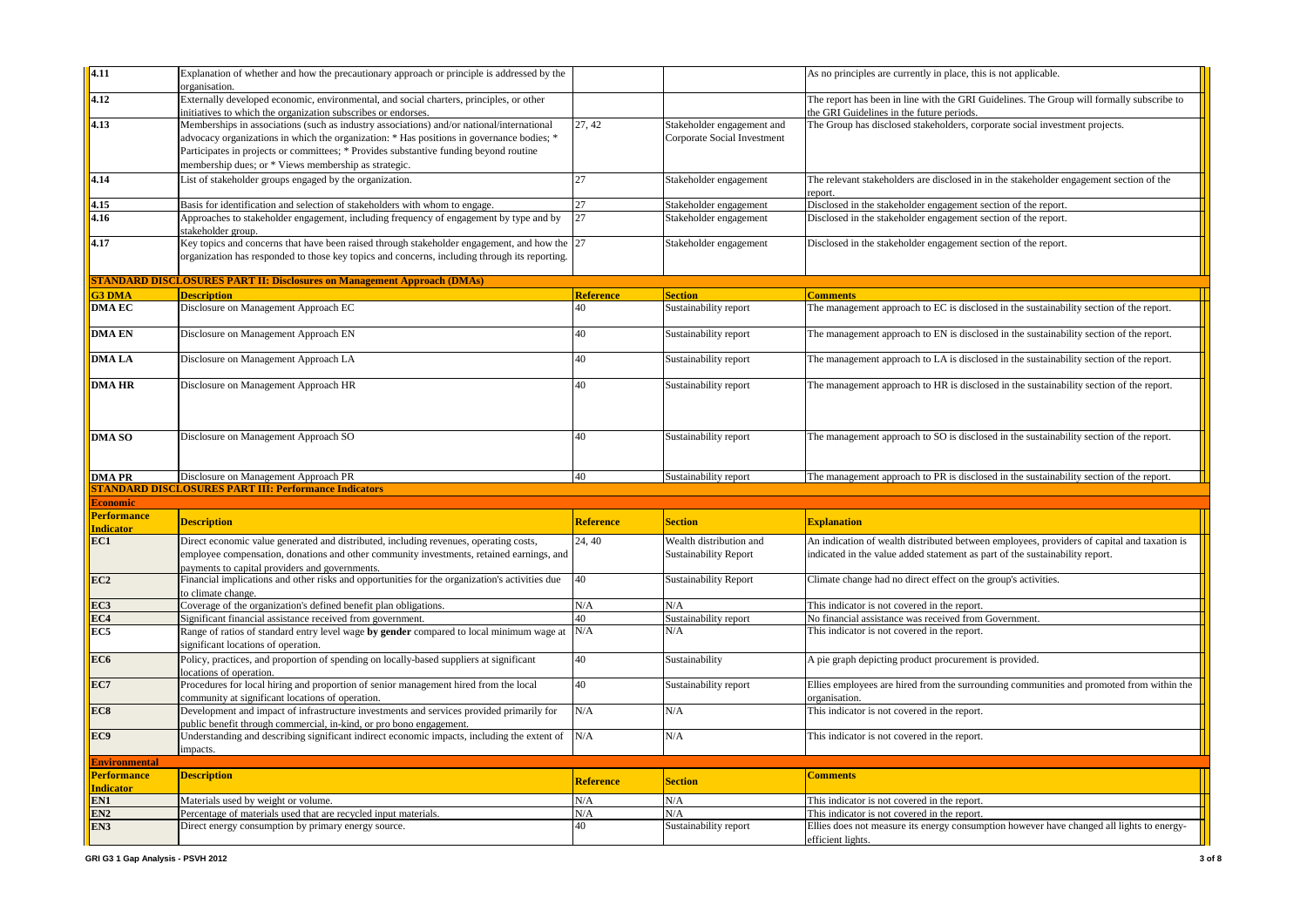| EN4                                      | Indirect energy consumption by primary source.                                                                                                                                                                       | N/A              | N/A                                           | This indicator is not covered in the report.                                                                           |
|------------------------------------------|----------------------------------------------------------------------------------------------------------------------------------------------------------------------------------------------------------------------|------------------|-----------------------------------------------|------------------------------------------------------------------------------------------------------------------------|
| EN <sub>5</sub>                          | Energy saved due to conservation and efficiency improvements.                                                                                                                                                        | N/A              | N/A                                           | This indicator is not covered in the report.                                                                           |
| EN <sub>6</sub>                          | Initiatives to provide energy-efficient or renewable energy based products and services, and                                                                                                                         | 20, 40           | Project Power Save case study                 | Ellies has implemented an "Energy Efficient Office" and was involved in the Project Power                              |
|                                          | reductions in energy requirements as a result of these initiatives.                                                                                                                                                  |                  | and Sustainabilty Report                      | Save contract with Eskom.                                                                                              |
| EN7                                      | Initiatives to reduce indirect energy consumption and reductions achieved.                                                                                                                                           | N/A              | N/A                                           | This indicator is not covered in the report.                                                                           |
| EN8                                      | Total water withdrawal by source.                                                                                                                                                                                    |                  | 40 Sustainability report                      | Water consumption from municipal sources is not measured.                                                              |
| EN9                                      | Water sources significantly affected by withdrawal of water.                                                                                                                                                         | 40               | Sustainability                                | No water sourced are significantly affected by the withdrawal of water by Ellies operations.                           |
| <b>EN10</b>                              | Percentage and total volume of water recycled and reused.                                                                                                                                                            | N/A              | N/A                                           | This indicator is not covered in the report.                                                                           |
| <b>EN11</b>                              | Location and size of land owned, leased, managed in, or adjacent to, protected areas and<br>areas of high biodiversity value outside protected areas.                                                                | 40               | <b>Sustainability Report</b>                  | No operations have a negative impact on any protected areas.                                                           |
| <b>EN12</b>                              | Description of significant impacts of activities, products, and services on biodiversity in<br>protected areas and areas of high biodiversity value outside protected areas.                                         | 40               | Sustainability                                | There is no impact on biodiversity.                                                                                    |
| <b>EN13</b>                              | Habitats protected or restored.                                                                                                                                                                                      | 40               | Sustainability                                | Operations do not have an impact on habitats and therefore do not need to be protected or<br>restored.                 |
| <b>EN14</b>                              | Strategies, current actions, and future plans for managing impacts on biodiversity.                                                                                                                                  | 40               | Sustainability                                | There are no stategies in place and no intention to implement strategies.                                              |
| <b>EN15</b>                              | Number of IUCN Red List species and national conservation list species with habitats in<br>areas affected by operations, by level of extinction risk.                                                                | 40               | Sustainability report                         | No IUCN Red List Species habitats are affected by operations.                                                          |
| <b>EN16</b>                              | Total direct and indirect greenhouse gas emissions by weight.                                                                                                                                                        | 40               | Sustainability report                         | The group does not measure, nor does it plan to start measuring, its direct and indirect green<br>house gas emissions. |
| <b>EN17</b>                              | Other relevant indirect greenhouse gas emissions by weight.                                                                                                                                                          | N/A              | N/A                                           | This indicator is not covered in the report.                                                                           |
| <b>EN18</b>                              | Initiatives to reduce greenhouse gas emissions and reductions achieved.                                                                                                                                              | N/A              | N/A                                           | This indicator is not covered in the report.                                                                           |
| <b>EN19</b>                              | Emissions of ozone-depleting substances by weight.                                                                                                                                                                   | N/A              | N/A                                           | This indicator is not covered in the report.                                                                           |
| <b>EN20</b>                              | NOx, SOx, and other significant air emissions by type and weight.                                                                                                                                                    | N/A              | N/A                                           | This indicator is not covered in the report.                                                                           |
| <b>EN21</b>                              | Total water discharge by quality and destination.                                                                                                                                                                    | N/A              | N/A                                           | This indicator is not covered in the report.                                                                           |
| <b>EN22</b>                              | Total weight of waste by type and disposal method.                                                                                                                                                                   | N/A              | N/A                                           | This indicator is not covered in the report.                                                                           |
| <b>EN23</b>                              | Total number and volume of significant spills.                                                                                                                                                                       | N/A              | N/A                                           | This indicator is not covered in the report.                                                                           |
| <b>EN24</b>                              | Weight of transported, imported, exported, or treated waste deemed hazardous under the<br>terms of the Basel Convention Annex I, II, III, and VIII, and percentage of transported waste<br>shipped internationally.  | N/A              | <b>GRI Table: Additional GRI</b><br>Responses | This indicator is not covered in the report.                                                                           |
| <b>EN25</b>                              | Identity, size, protected status, and biodiversity value of water bodies and related habitats<br>significantly affected by the reporting organization's discharges of water and runoff.                              | N/A              | N/A                                           | This indicator is not covered in the report.                                                                           |
| <b>EN26</b>                              | Initiatives to mitigate environmental impacts of products and services, and extent of impact<br>mitigation.                                                                                                          | N/A              | N/A                                           | This indicator is not covered in the report.                                                                           |
| <b>EN27</b>                              | Percentage of products sold and their packaging materials that are reclaimed by category.                                                                                                                            | N/A              | N/A                                           | This indicator is not covered in the report.                                                                           |
| <b>EN28</b>                              | Monetary value of significant fines and total number of non-monetary sanctions for non-<br>compliance with environmental laws and regulations.                                                                       | N/A              | N/A                                           | This indicator is not covered in the report.                                                                           |
| <b>EN29</b>                              | Significant environmental impacts of transporting products and other goods and materials<br>used for the organization's operations, and transporting members of the workforce.                                       | N/A              | N/A                                           | This indicator is not covered in the report.                                                                           |
| <b>EN30</b>                              | Total environmental protection expenditures and investments by type.                                                                                                                                                 | N/A              | N/A                                           | This indicator is not covered in the report.                                                                           |
|                                          | <b>Social: Labour Practices and Decent Work</b>                                                                                                                                                                      |                  |                                               |                                                                                                                        |
| <b>Performance</b>                       | <b>Description</b>                                                                                                                                                                                                   | <b>Reference</b> | <b>Section</b>                                | <b>Comments</b>                                                                                                        |
| <b>Indicator</b><br>LA1                  | Total workforce by employment type, employment contract, and region <b>broken down by</b>                                                                                                                            |                  | Group overview                                | Ellies provides the breakdown per race and gender of the workforce. More information on                                |
|                                          | gender.                                                                                                                                                                                                              |                  |                                               | the breakdown per gender across employment type will be given in future periods.                                       |
| LA2                                      | Total number and rate of new employee hires and employee turnover by age group, gender, N/A<br>and region.                                                                                                           |                  | N/A                                           | This indicator is not covered in the report.                                                                           |
| LA3                                      | Benefits provided to full-time employees that are not provided to temporary or part-time<br>employees, by major operations.<br>NB: The GRI has indicated that there is "Revised Content", but it is unclear what has | N/A              | N/A                                           | This indicator is not covered in the report.                                                                           |
|                                          | been revised.<br>Percentage of employees covered by collective bargaining agreements.                                                                                                                                |                  |                                               |                                                                                                                        |
| LA4<br>GRI G3 1 Gap Analysis - PSVH 2012 |                                                                                                                                                                                                                      | N/A              | N/A                                           | This indicator is not covered in the report.                                                                           |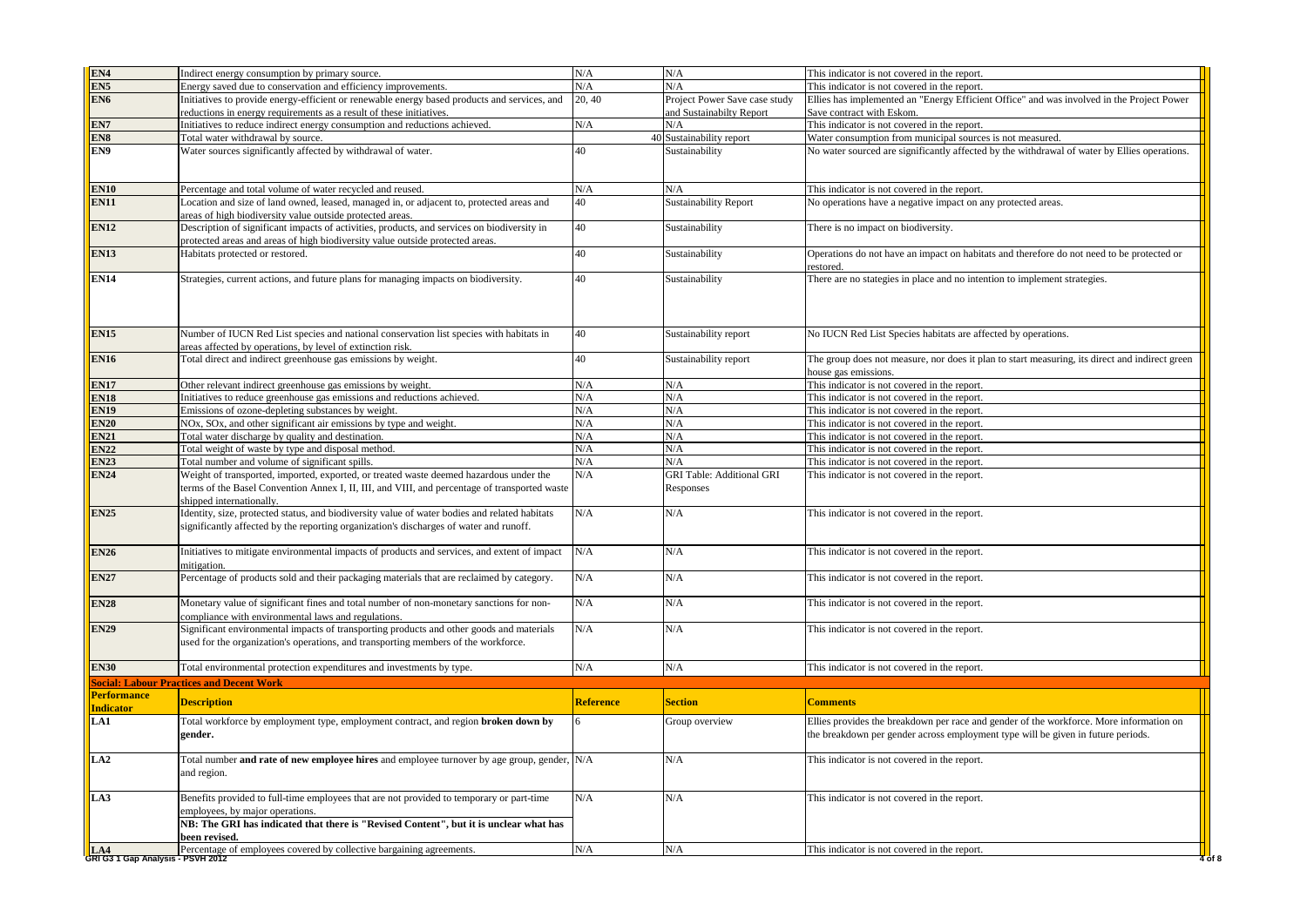| LA5                                    | Minimum notice period's regarding significant operational changes, including whether it is<br>specified in collective agreements. | N/A       | N/A            | This indicator is not covered in the report.                              |
|----------------------------------------|-----------------------------------------------------------------------------------------------------------------------------------|-----------|----------------|---------------------------------------------------------------------------|
| LA6                                    | Percentage of total workforce represented in formal joint management-worker health and                                            | N/A       | N/A            | This indicator is not covered in the report.                              |
|                                        | safety committees that help monitor and advise on occupational health and safety programs.                                        |           |                |                                                                           |
| LA7                                    | Rates of injury, occupational diseases, lost days, and absenteeism, and number of work-                                           | N/A       | N/A            | This indicator is not covered in the report.                              |
|                                        | elated fatalities by region and gender.                                                                                           |           |                |                                                                           |
|                                        | <b>Adjusted Data Requirement:</b>                                                                                                 |           |                |                                                                           |
|                                        | Injury rate (IR) for total workforce (total employees plus supervised workers) by region                                          |           |                |                                                                           |
|                                        | and gender.                                                                                                                       |           |                |                                                                           |
|                                        | Injury rate (IR) for independent contractors working on-site to whom the reporting                                                |           |                |                                                                           |
|                                        | organization is liable for the general safety of the working environment by region and                                            |           |                |                                                                           |
|                                        | gender.                                                                                                                           |           |                |                                                                           |
|                                        | Occupational diseases rate (ODR) for total workforce (total employees plus supervised                                             |           |                |                                                                           |
|                                        | workers) by region and gender.                                                                                                    |           |                |                                                                           |
|                                        | Lost day rate (LDR) for total workforce (total employees plus supervised workers) by                                              |           |                |                                                                           |
|                                        | region and gender.                                                                                                                |           |                |                                                                           |
|                                        | Lost day rate (LDR) for independent contractors working on-site to whom the reporting                                             |           |                |                                                                           |
|                                        | organization is liable for the general safety of the working environment by region and                                            |           |                |                                                                           |
|                                        | gender.                                                                                                                           |           |                |                                                                           |
|                                        | Absentee rate (AR) for independent contractors working on-site to whom the reporting                                              |           |                |                                                                           |
|                                        | organization is liable for the general safety of the working environment by region and                                            |           |                |                                                                           |
|                                        | gender.                                                                                                                           |           |                |                                                                           |
|                                        | Absolute number of fatalities for total workforce (total employees plus supervised workers)                                       |           |                |                                                                           |
|                                        | by region and gender.                                                                                                             |           |                |                                                                           |
|                                        | Absolute number of fatalities for independent contractors working on-site to whom the                                             |           |                |                                                                           |
|                                        | reporting organization is liable for the general safety of the working environment by region                                      |           |                |                                                                           |
| LA8                                    | Education, training, counselling, prevention, and risk-control programs in place to assist                                        | N/A       | N/A            | This indicator is not covered in the report.                              |
|                                        | workforce members, their families, or community members regarding serious diseases.                                               |           |                |                                                                           |
|                                        |                                                                                                                                   |           |                |                                                                           |
| LA9                                    | Health and safety topics covered in formal agreements with trade unions                                                           | N/A       | N/A            |                                                                           |
| LA10                                   | Average hours of training per year per employee by gender and by employee category.                                               | N/A       | N/A            | This indicator is not covered in the report.                              |
|                                        | <b>Adjusted Data Requirement:</b>                                                                                                 |           |                |                                                                           |
|                                        | Average number of training per year per gender.                                                                                   |           |                |                                                                           |
| <b>LA11</b>                            | Programs for skills management and lifelong learning that support the continued                                                   | N/A       | N/A            | This indicator is not disclosed in the report.                            |
|                                        | employability of employees and assist them in managing career endings.                                                            |           |                |                                                                           |
| <b>LA12</b>                            | Percentage of employees receiving regular performance and career development reviews by                                           | N/A       | N/A            | The performance review process is disclosed in the sustainability report. |
|                                        | gender.                                                                                                                           |           |                |                                                                           |
|                                        | <b>Adjusted Data Requirement:</b>                                                                                                 |           |                |                                                                           |
|                                        | The percentage of total employees (from LA1) by gender who received a formal                                                      |           |                |                                                                           |
|                                        | performance appraisal and review during the reporting period.                                                                     |           |                |                                                                           |
| <b>LA13</b>                            | Composition of governance bodies and breakdown of employees per employee category                                                 | N/A       | N/A            | This indicator is not disclosed in the report.                            |
|                                        | according to gender, age group, minority group membership, and other indicators of                                                |           |                |                                                                           |
|                                        | diversity.                                                                                                                        |           |                |                                                                           |
|                                        | <b>Adjusted Data Requirement:</b>                                                                                                 |           |                |                                                                           |
|                                        | For the identified minority and age groups, report the percentage of employees by gender.                                         |           |                |                                                                           |
| <b>LA14</b>                            | Ratio of basic salary of men to women by employee category.                                                                       | N/A       | N/A            | This indicator is not disclosed in the report.                            |
|                                        | <b>Adjusted Data Requirement:</b>                                                                                                 |           |                |                                                                           |
|                                        | Ratio of the basic salary and remuneration of women to men for each employee category, by                                         |           |                |                                                                           |
|                                        | significant locations of operation.                                                                                               |           |                |                                                                           |
| LA15                                   | Return to work and retention rates after parental leave, by gender.                                                               | N/A       | N/A            | This indicator is not disclosed in the report.                            |
|                                        |                                                                                                                                   |           |                |                                                                           |
| <b>Social: Human Rights</b>            |                                                                                                                                   |           |                |                                                                           |
| <b>Performance</b><br><b>Indicator</b> | <b>Description</b>                                                                                                                | Reference | <b>Section</b> | <b>Comments</b>                                                           |
| HR1                                    | Percentage and total number of significant investment agreements and contracts that include N/A                                   |           | N/A            | This indicator is not disclosed in the report.                            |
|                                        | human rights clauses or that have undergone human rights screening.                                                               |           |                |                                                                           |
| GRI G3 1 Gap Analysis - PSVH 2012      |                                                                                                                                   |           |                | 5 of 8                                                                    |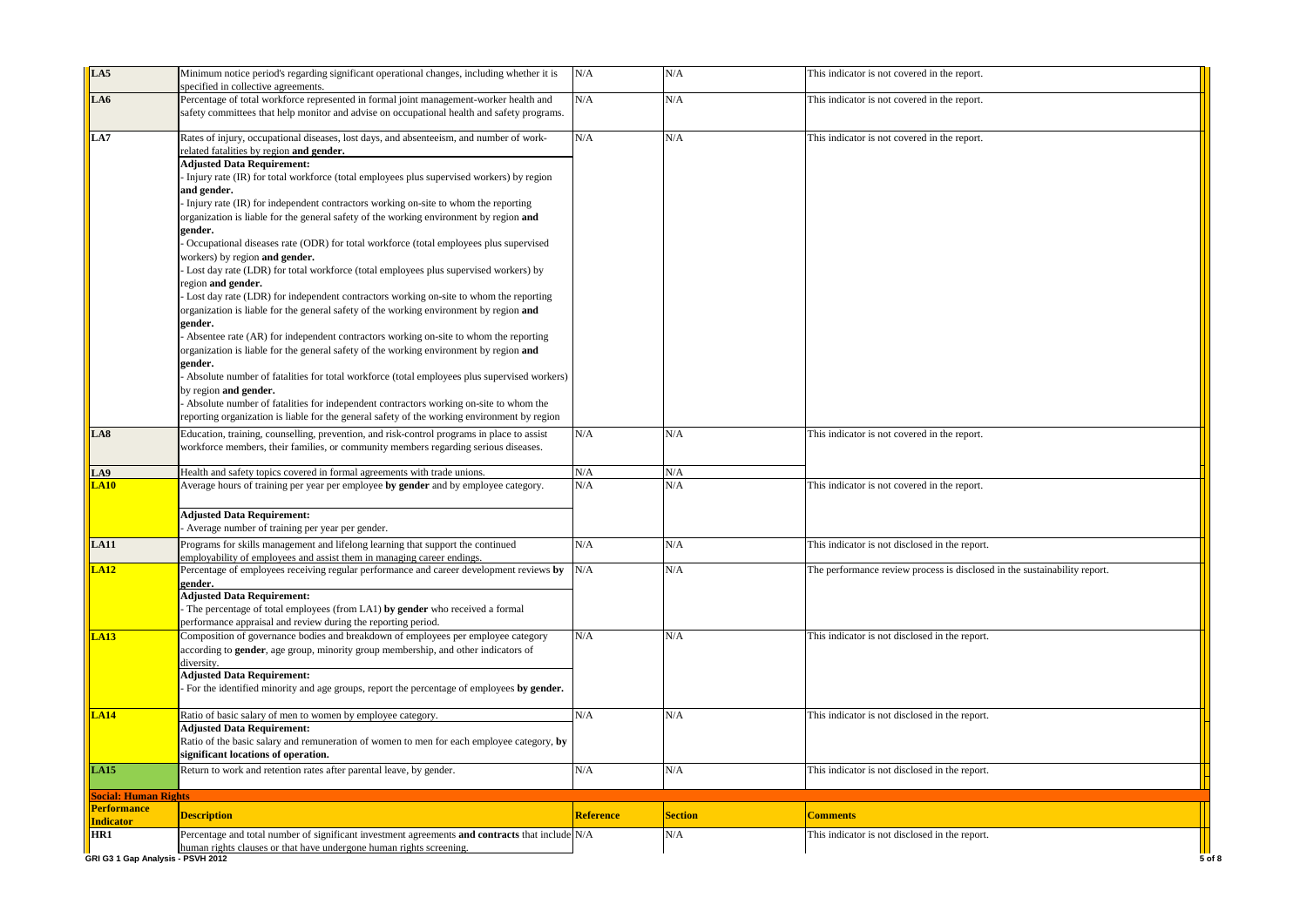|                  | <b>Adjusted Data Requirement:</b>                                                              |     |                       |                                                          |
|------------------|------------------------------------------------------------------------------------------------|-----|-----------------------|----------------------------------------------------------|
|                  | Total number of significant investment agreements and contracts that include human rights      |     |                       |                                                          |
|                  | clauses or that underwent human rights screening.                                              |     |                       |                                                          |
|                  | Percentage of significant investment agreements and contracts that include human rights        |     |                       |                                                          |
|                  | clauses or that underwent human rights screening.                                              |     |                       |                                                          |
| HR <sub>2</sub>  | Percentage of significant suppliers, contractors, and other business partners that have        | N/A | N/A                   | This indicator is not disclosed in the report.           |
|                  | undergone human rights screening and actions taken.                                            |     |                       |                                                          |
|                  | <b>Adjusted Data Requirement:</b>                                                              |     |                       |                                                          |
|                  | Percentage of contracts with significant suppliers and contractors that included clauses or    |     |                       |                                                          |
|                  | screening on human rights.                                                                     |     |                       |                                                          |
|                  | Percentage of contracts with significant suppliers, contractors and other business partners    |     |                       |                                                          |
|                  | that were either declined or imposed performance conditions, or were subject to other actions  |     |                       |                                                          |
|                  | s a result of human rights screening.                                                          |     |                       |                                                          |
| HR <sub>3</sub>  | Total hours of employee training on policies and procedures concerning aspects of human        | N/A | N/A                   | This indicator is not disclosed in the report.           |
|                  | rights that are relevant to operations, including the percentage of employees trained.         |     |                       |                                                          |
|                  |                                                                                                |     |                       |                                                          |
|                  | NB: The GRI has indicated that there is "Revised Content", but it is unclear what has          |     |                       |                                                          |
|                  | been revised.                                                                                  |     |                       |                                                          |
| HR4              | Total number of incidents of discrimination and <b>corrective</b> actions taken.               | 41  | Sustainability report | No incidents of discrimination were noted in the period. |
|                  |                                                                                                |     |                       |                                                          |
| HR <sub>5</sub>  | Operations and significant suppliers identified in which the right to exercise freedom of      | 41  | Sustainability report | No incidents were noted in the period.                   |
|                  | association and collective bargaining may be at significant risk, and actions taken to support |     |                       |                                                          |
|                  | these rights.                                                                                  |     |                       |                                                          |
|                  |                                                                                                |     |                       |                                                          |
| HR <sub>6</sub>  | Operations and significant suppliers identified as having significant risk for incidents of    | 41  | Sustainability report | No incidents were noted in the period.                   |
|                  | child labour, and measures taken to contribute to the elimination of child labour.             |     |                       |                                                          |
| HR7              |                                                                                                | N/A | N/A                   | This indicator is not disclosed in the report.           |
|                  | Operations and significant suppliers identified as having significant risk for incidents of    |     |                       |                                                          |
|                  | forced or compulsory labour, and measures to contribute to the elimination of all forms of     |     |                       |                                                          |
|                  | forced or compulsory labour.                                                                   |     |                       |                                                          |
|                  |                                                                                                |     |                       |                                                          |
| HR8              | Percentage of security personnel trained in the organization's policies or procedures          | N/A | N/A                   | This indicator is not disclosed in the report.           |
|                  | concerning aspects of human rights that are relevant to operations.                            |     |                       |                                                          |
| HR9              | Total number of incidents of violations involving rights of indigenous people and actions      | N/A | N/A                   | This indicator is not disclosed in the report.           |
|                  | aken.                                                                                          | N/A |                       |                                                          |
| <b>HR10</b>      | Percentage and total number of operations that have been subject to human rights reviews       |     | N/A                   | This indicator is not disclosed in the report.           |
|                  | and/or impact assessments.                                                                     |     |                       |                                                          |
|                  | <b>Details of New Indicator: Aspect = Assessment</b>                                           |     |                       |                                                          |
|                  | Total number of operations, by country.                                                        |     |                       |                                                          |
|                  | Total number of operations that have undergone human rights reviews or human rights            |     |                       |                                                          |
|                  | impact assessments, by country.                                                                |     |                       |                                                          |
|                  | Percentage of operations that have undergone human rights reviews or human rights impact       |     |                       |                                                          |
|                  | assessments, by country.                                                                       |     |                       |                                                          |
| HR <sub>11</sub> | Number of grievances related to human rights filed, addressed and resolved through formal      | N/A | N/A                   | This indicator is not disclosed in the report.           |
|                  | grievance mechanisms.                                                                          |     |                       |                                                          |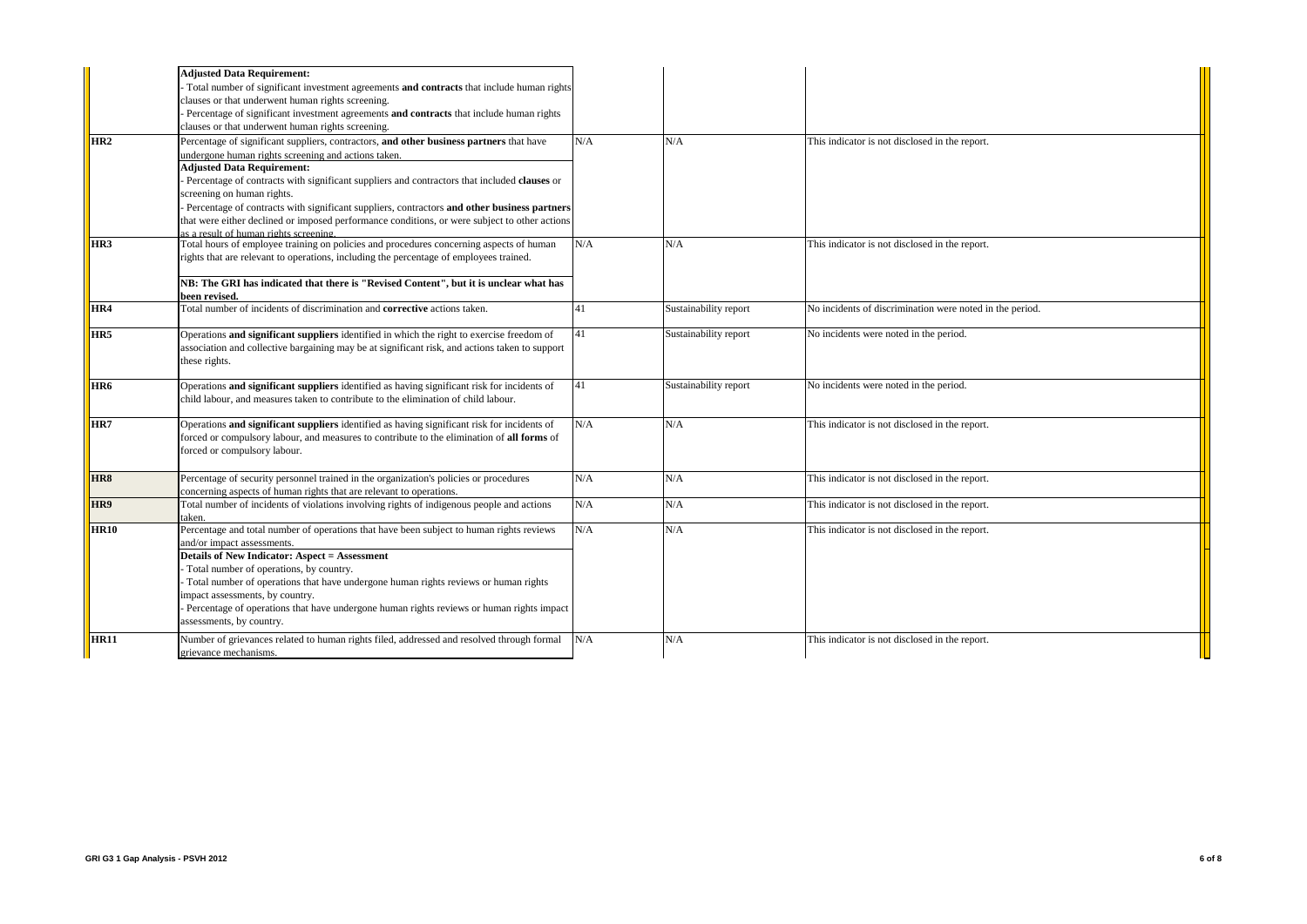| <b>Details of New Indicator: Aspect = Remediation</b>                                        |  |
|----------------------------------------------------------------------------------------------|--|
| Total number of grievances related to human rights filed through formal organizational       |  |
| grievance mechanisms during the reporting period.                                            |  |
| Total number of addressed grievances related to human rights from those filed in the         |  |
| reporting period, broken down by internal stakeholders.                                      |  |
| Total number of addressed grievances related to human rights from those filed in the         |  |
| reporting period, broken down by external stakeholders.                                      |  |
| - For grievances filed by an individual or group of people and not an organization: total    |  |
| number of addressed grievances related to human rights from those filed in the reporting     |  |
| period, broken down by gender, minority group membership and other indicators of diversity.  |  |
| Total number of resolved grievances related to human rights from those filed in the          |  |
| reporting period, broken down by internal stakeholders.                                      |  |
| Total number of resolved grievances related to human rights from those filed in the          |  |
| reporting period, broken down by external stakeholders.                                      |  |
| - For grievances filed by an individual or group of people and not an organization: total    |  |
| number of resolved grievances related to human rights from those filed in the reporting      |  |
| period, broken down by gender, minority group membership and other indicators of diversity.  |  |
| Total number of grievances related to human rights addressed and resolved during the         |  |
| reporting period that were filed before the reporting period, broken down by, broken down by |  |
| internal stakeholders.                                                                       |  |
| Total number of grievances related to human rights addressed and resolved during the         |  |
| reporting period that were filed before the reporting period, broken down by, broken down by |  |
| external stakeholders.                                                                       |  |
| - For grievances filed by an individual or group of people and not an organization: total    |  |
| number of grievances related to human rights addressed and resolved during the reporting     |  |
| period that were filed before the reporting period, broken down by, broken down by gender,   |  |
|                                                                                              |  |

| <b>Social: Society</b>         |                                                                                                                                                                                            |                  |                               |                                                                                          |
|--------------------------------|--------------------------------------------------------------------------------------------------------------------------------------------------------------------------------------------|------------------|-------------------------------|------------------------------------------------------------------------------------------|
| <b>Performance</b>             | <b>Description</b>                                                                                                                                                                         | <b>Reference</b> | <b>Section</b>                | <b>Explanation</b>                                                                       |
| <b>Indicator</b><br><b>SO1</b> | Nature, scope, and effectiveness of any programs and practices that assess and manage the                                                                                                  | 41, 42, 43       | Sustainability report and CSI | The Group as a whole has various social responsibility programmes providing services and |
|                                | impacts of operations on communities, including entering, operating, and exiting.                                                                                                          |                  | Report                        | financial assistant to the local community.                                              |
|                                | <b>Details of New Aspect = Local Communities</b>                                                                                                                                           |                  |                               |                                                                                          |
|                                | Percentage of operations with implemented local community engagement, impact                                                                                                               |                  |                               |                                                                                          |
|                                | assessments, and development programs:                                                                                                                                                     |                  |                               |                                                                                          |
|                                | Percentage of operations with implemented local community engagement, impact                                                                                                               |                  |                               |                                                                                          |
|                                | assessments, and development programs including, but not limited to, the use of social                                                                                                     |                  |                               |                                                                                          |
|                                | impact assessments, including gender impact assessments, based on participatory processes.                                                                                                 |                  |                               |                                                                                          |
|                                | Including, but not limited to, environmental impact assessments and on-going monitoring.<br>Including, but not limited to, public disclosure of results of environmental and social impact |                  |                               |                                                                                          |
|                                | assessments                                                                                                                                                                                |                  |                               |                                                                                          |
|                                | Including, but not limited to, local community development programs based on local                                                                                                         |                  |                               |                                                                                          |
|                                | communities' needs.                                                                                                                                                                        |                  |                               |                                                                                          |
|                                | Including, but not limited to, stakeholder engagement plans based on stakeholder mapping.                                                                                                  |                  |                               |                                                                                          |
|                                | Including, but not limited to, broad based local community consultation committees and                                                                                                     |                  |                               |                                                                                          |
|                                | processes that include vulnerable groups.                                                                                                                                                  |                  |                               |                                                                                          |
|                                | Including, but not limited to, works councils, occupational health and safety committees and                                                                                               |                  |                               |                                                                                          |
|                                | other employee representation bodies to deal with impacts.                                                                                                                                 |                  |                               |                                                                                          |
|                                | Including, but not limited to, formal local community grievance processes.                                                                                                                 |                  |                               |                                                                                          |
|                                |                                                                                                                                                                                            |                  |                               |                                                                                          |
|                                |                                                                                                                                                                                            |                  |                               |                                                                                          |
| SO <sub>2</sub>                | Percentage and total number of business units analysed for risks related to corruption.                                                                                                    |                  | 41 Sustainability report      | Corruption is a practice not tolerated in the Group.                                     |
| <b>SO3</b>                     | Percentage of employees trained in organization's anti-corruption policies and procedures.                                                                                                 | N/A              | N/A                           | This indicator is not reported on in the report.                                         |
| SO <sub>4</sub>                | Actions taken in response to incidents of corruption.                                                                                                                                      | N/A              | N/A                           | This indicators in not reported on in the report                                         |
| SO <sub>5</sub>                | Public policy positions and participation in public policy development and lobbying.                                                                                                       | N/A              | N/A                           | This indicator is not reported on in the report.                                         |
| SO6                            | Total value of financial and in-kind contributions to political parties, politicians, and related<br>institutions by country.                                                              | 41               | Sustainability                | No donations were made to any political parties, politicians or institutions.            |

minority group membership and other indicators of diversity